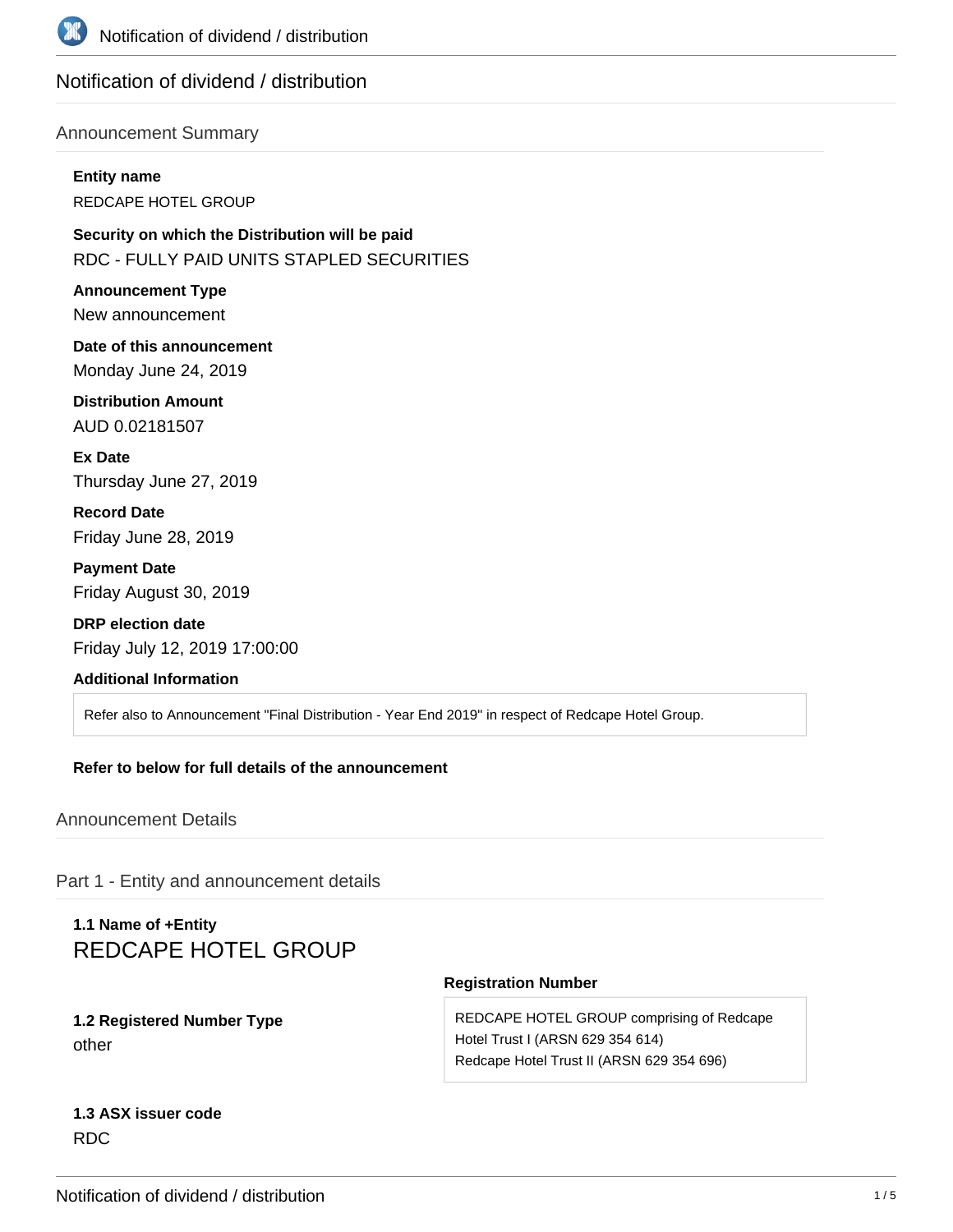

**1.4 The announcement is** New announcement

**1.5 Date of this announcement** Monday June 24, 2019

**1.6 ASX +Security Code** RDC

**ASX +Security Description** FULLY PAID UNITS STAPLED SECURITIES

Part 2A - All dividends/distributions basic details

**2A.1 Type of dividend/distribution Ordinary** 

**2A.2 The Dividend/distribution:**

relates to a period of one quarter

# **2A.3 The dividend/distribution relates to the financial reporting or payment period ending ended/ending (date)**

Sunday June 30, 2019

**2A.4 +Record Date** Friday June 28, 2019

**2A.5 Ex Date** Thursday June 27, 2019

**2A.6 Payment Date** Friday August 30, 2019

**2A.7 Are any of the below approvals required for the dividend/distribution before business day 0 of the timetable?**

- **•** Security holder approval
- **Court approval**
- **Lodgement of court order with +ASIC**
- **ACCC approval**
- **FIRB approval**
- **Another approval/condition external to the entity required before business day 0 of the timetable for the dividend/distribution.**

No

**2A.8 Currency in which the dividend/distribution is made ("primary currency")** AUD - Australian Dollar

**2A.9 Total dividend/distribution payment amount per +security (in primary currency) for all dividends/distributions notified in this form** AUD 0.02181507 **Estimated or Actual?** Actual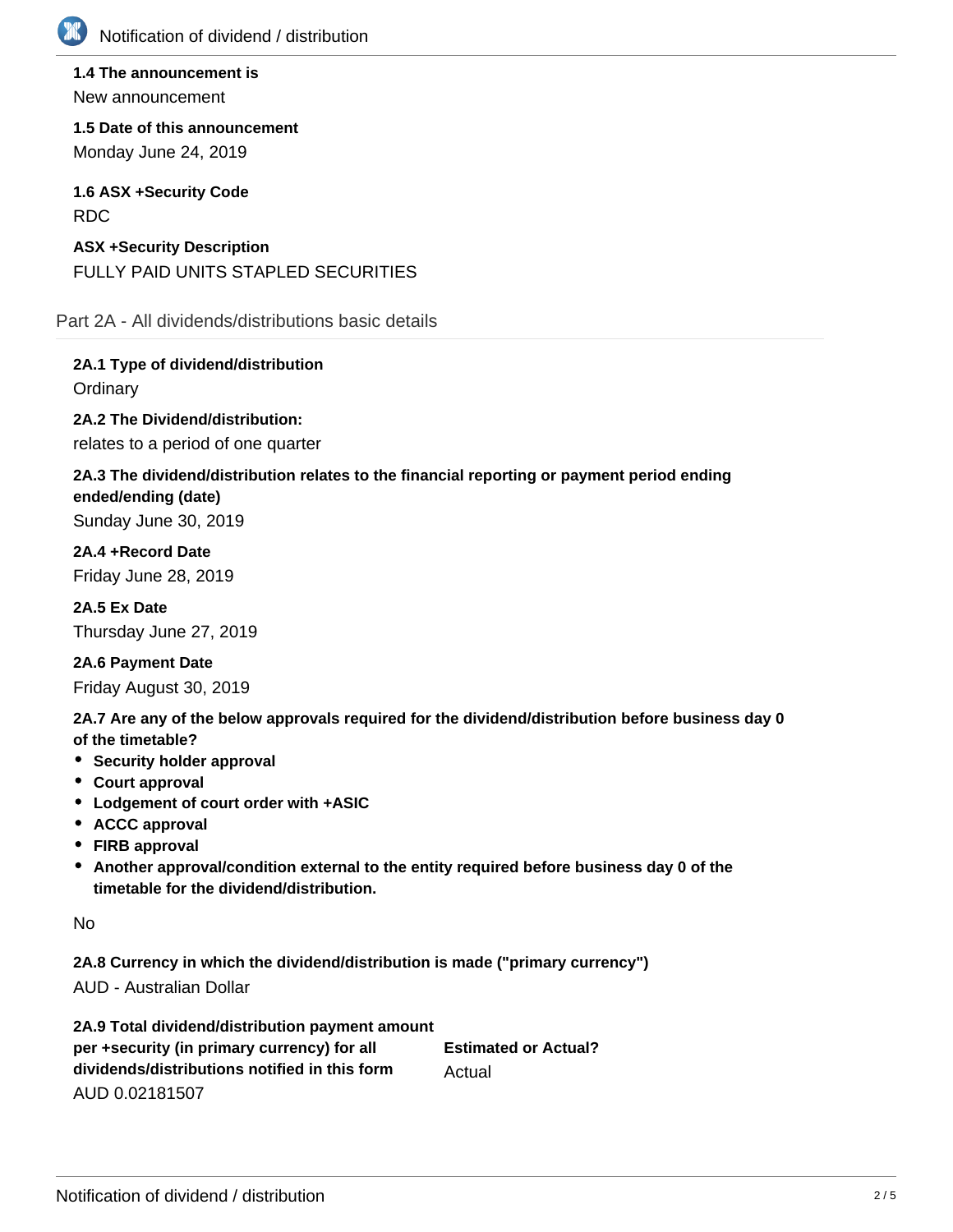

### Part 3A - Ordinary dividend/distribution

| 3A.1 Is the ordinary dividend/distribution<br>estimated at this time?<br>No.                                                       | 3A.1a Ordinary dividend/distribution estimated<br>amount per +security<br><b>AUD</b> |
|------------------------------------------------------------------------------------------------------------------------------------|--------------------------------------------------------------------------------------|
| 3A.1b Ordinary Dividend/distribution amount per<br>security<br>AUD 0.02181507                                                      |                                                                                      |
| 3A.2 Is the ordinary dividend/distribution<br>franked?<br><b>No</b>                                                                |                                                                                      |
| 3A.3 Percentage of ordinary<br>dividend/distribution that is franked<br>0.0000%                                                    |                                                                                      |
| 3A.4 Ordinary dividend/distribution franked<br>amount per +security<br>AUD 0.00000000                                              | 3A.5 Percentage amount of dividend which is<br>unfranked<br>100.0000 %               |
| 3A.6 Ordinary dividend/distribution unfranked<br>amount per +security excluding conduit foreign<br>income amount<br>AUD 0.02181507 |                                                                                      |
| 3A.7 Ordinary dividend/distribution conduit<br>foreign income amount per security<br>AUD 0.00000000                                |                                                                                      |
| Part 3E - Other - distribution components / tax                                                                                    |                                                                                      |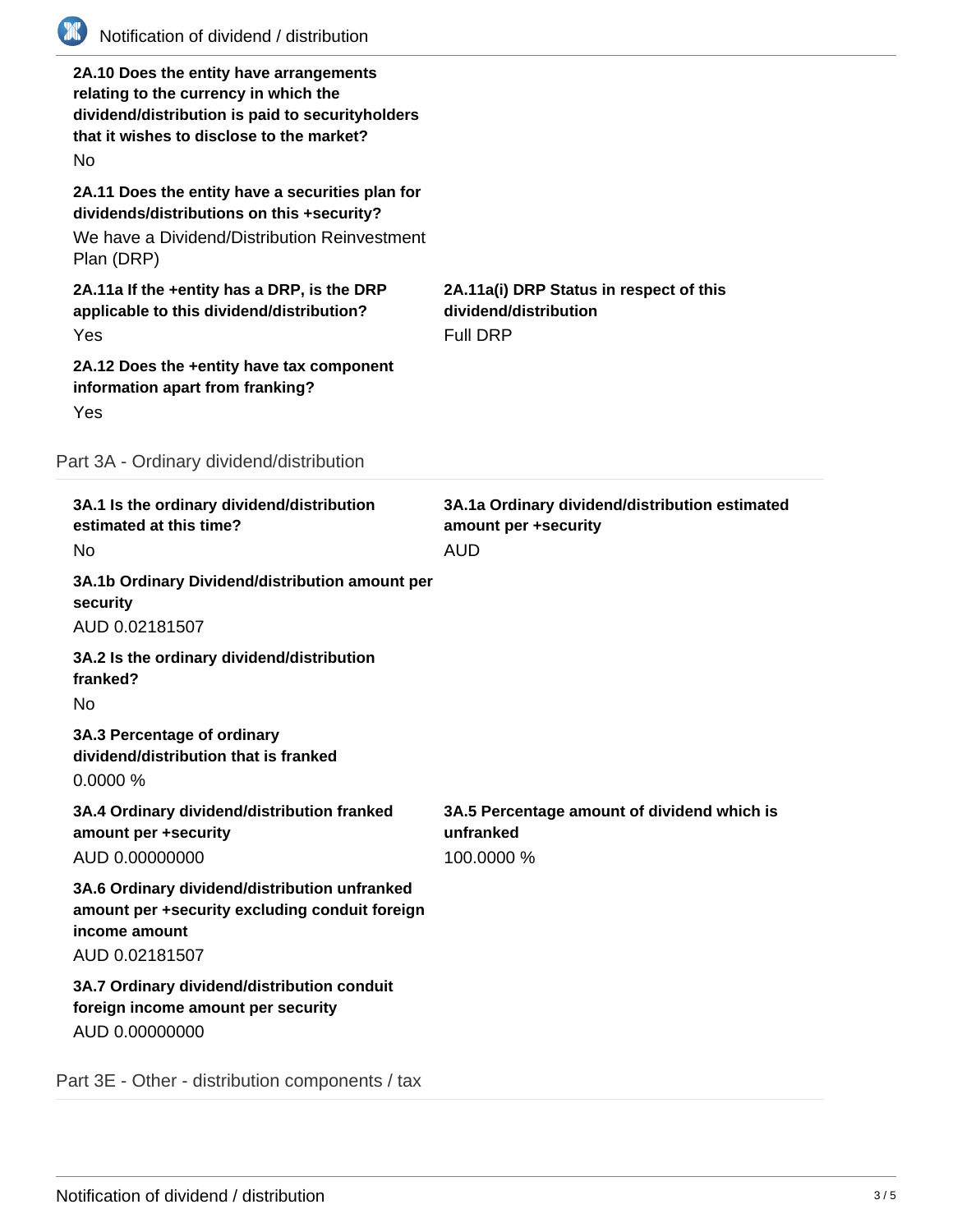

## **3E.1 Please indicate where and when information about tax components can be obtained (you may enter a url).**

The components of the distribution will be available at <https://www.redcape.com.au/investor-centre/> in August 2019.

# Part 4A - +Dividend reinvestment plan (DRP)

| participate in the DRP?                                                                                                                                                                                                                                                                                                                  | 4A.1 What is the default option if +security holders do not indicate whether they want to |  |
|------------------------------------------------------------------------------------------------------------------------------------------------------------------------------------------------------------------------------------------------------------------------------------------------------------------------------------------|-------------------------------------------------------------------------------------------|--|
| Do not participate in DRP (i.e. cash payment)                                                                                                                                                                                                                                                                                            |                                                                                           |  |
| 4A.2 Last date and time for lodgement of<br>election notices to share registry under DRP<br>Friday July 12, 2019 17:00:00                                                                                                                                                                                                                | 4A.3 DRP discount rate<br>0.0000%                                                         |  |
| 4A.4 Period of calculation of reinvestment price                                                                                                                                                                                                                                                                                         |                                                                                           |  |
| <b>Start Date</b>                                                                                                                                                                                                                                                                                                                        | <b>End Date</b>                                                                           |  |
| Wednesday July 3, 2019                                                                                                                                                                                                                                                                                                                   | Tuesday July 16, 2019                                                                     |  |
| 4A.5 DRP price calculation methodology                                                                                                                                                                                                                                                                                                   |                                                                                           |  |
| Average of the daily volume weighted average price of all sales of stapled securities of RDC recorded on ASX for<br>each of the first ten (10) ASX Trading Days following the ASX Trading Day from and including the 3rd ASX Trading<br>Day after the record date in respect of the distribution. Refer also to Part 4A.13 of this form. |                                                                                           |  |
|                                                                                                                                                                                                                                                                                                                                          |                                                                                           |  |
| 4A.6 DRP Price (including any discount):<br><b>AUD</b>                                                                                                                                                                                                                                                                                   | 4A.7 DRP +securities +issue date                                                          |  |
| 4A.8 Will DRP + securities be a new issue?                                                                                                                                                                                                                                                                                               | 4A.8a Do DRP +securities rank pari passu from<br>+issue date?                             |  |
| Yes                                                                                                                                                                                                                                                                                                                                      | Yes                                                                                       |  |
| 4A.9 Is there a minimum dollar amount or number of +securities required for DRP participation?<br>No.                                                                                                                                                                                                                                    |                                                                                           |  |
| 4A.10 Is there a maximum dollar amount or number of +securities required for DRP participation?<br><b>No</b>                                                                                                                                                                                                                             |                                                                                           |  |

**4A.12 Link to a copy of the DRP plan rules** <https://www.asx.com.au/asxpdf/20181130/pdf/440tq5y1g9kfr0.pdf>